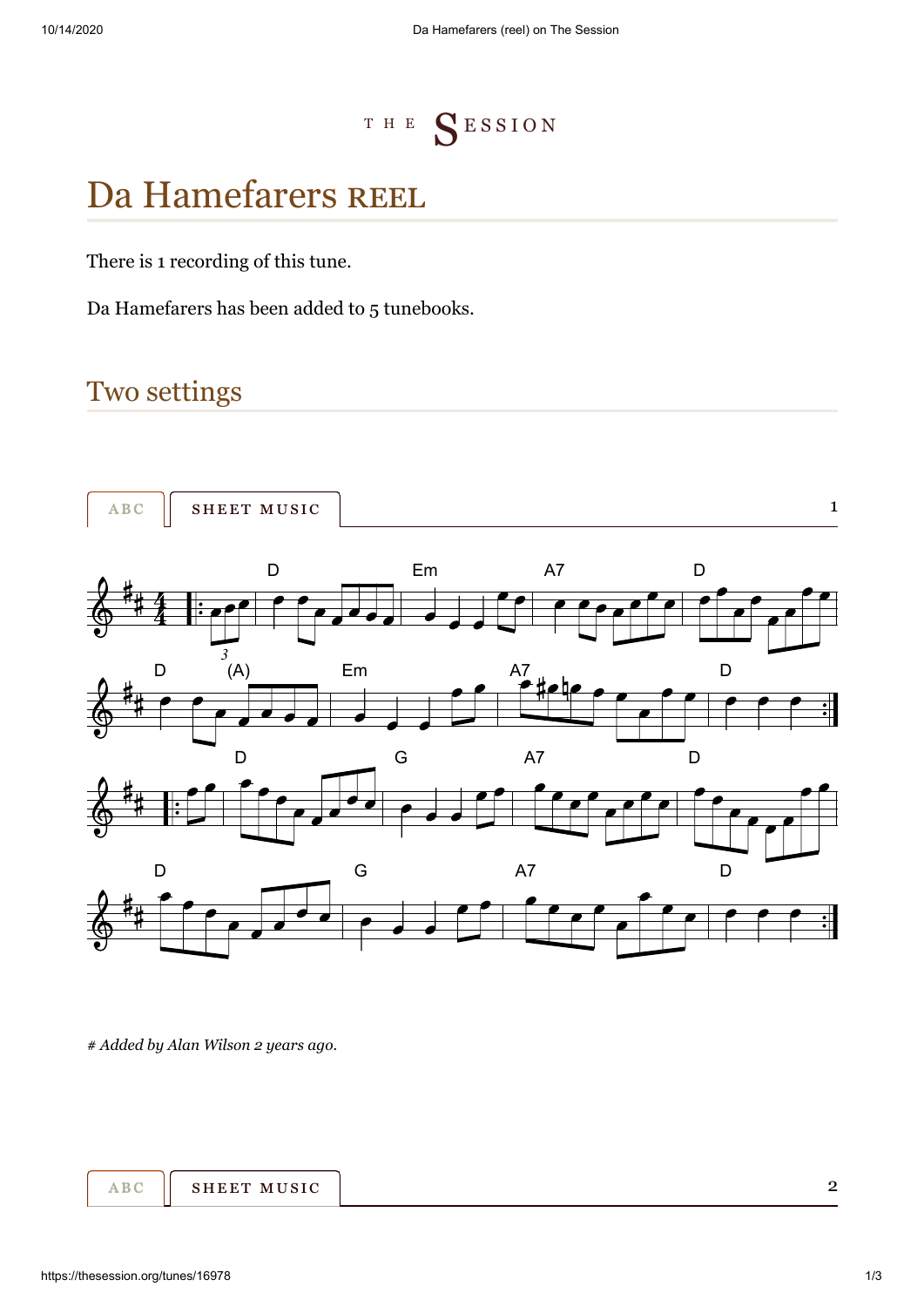<span id="page-1-0"></span>

*[#](#page-0-2) Added by [Alan Wilson](https://thesession.org/members/58125) 2 years ago.*

## Two comments L

### <span id="page-1-1"></span>Da Hamefarers

Da Hamefarers is a Shetland tune by Tom Anderson. He composed it for the 1960 Hamefarin, 'home coming'. A hame farer is a Shetlander who has come back to the isles for a family reunion. (From notes by Sylvia Miskoe 'Granite Skyes' Vol 18, No.5.) Notation from the Da Mirrie Dancers tune book of Shetland tunes (1970, p32), and the SRS tune number 19.11 in the Strathspey and Reel Society of New Hampshire Vol. 4 This version differs markedly in the second measure from John Chambers' setting, and slightly in the B part.

*[#](#page-1-1) Posted by [Alan Wilson](https://thesession.org/members/58125) 2 years ago.*

### <span id="page-1-2"></span>Da Hamefarers, X:2

1997 by John Chambers <jc:trillian.mit.edu> transcription from Boys of the Lough I prefer the Em measure 2 in the first setting, but I haven't listened to the B-o-L . The Hamefarers was the name of the 1950's group that Shetland accordionist Ronnie Cooper and fiddler Willie Hunter played in.